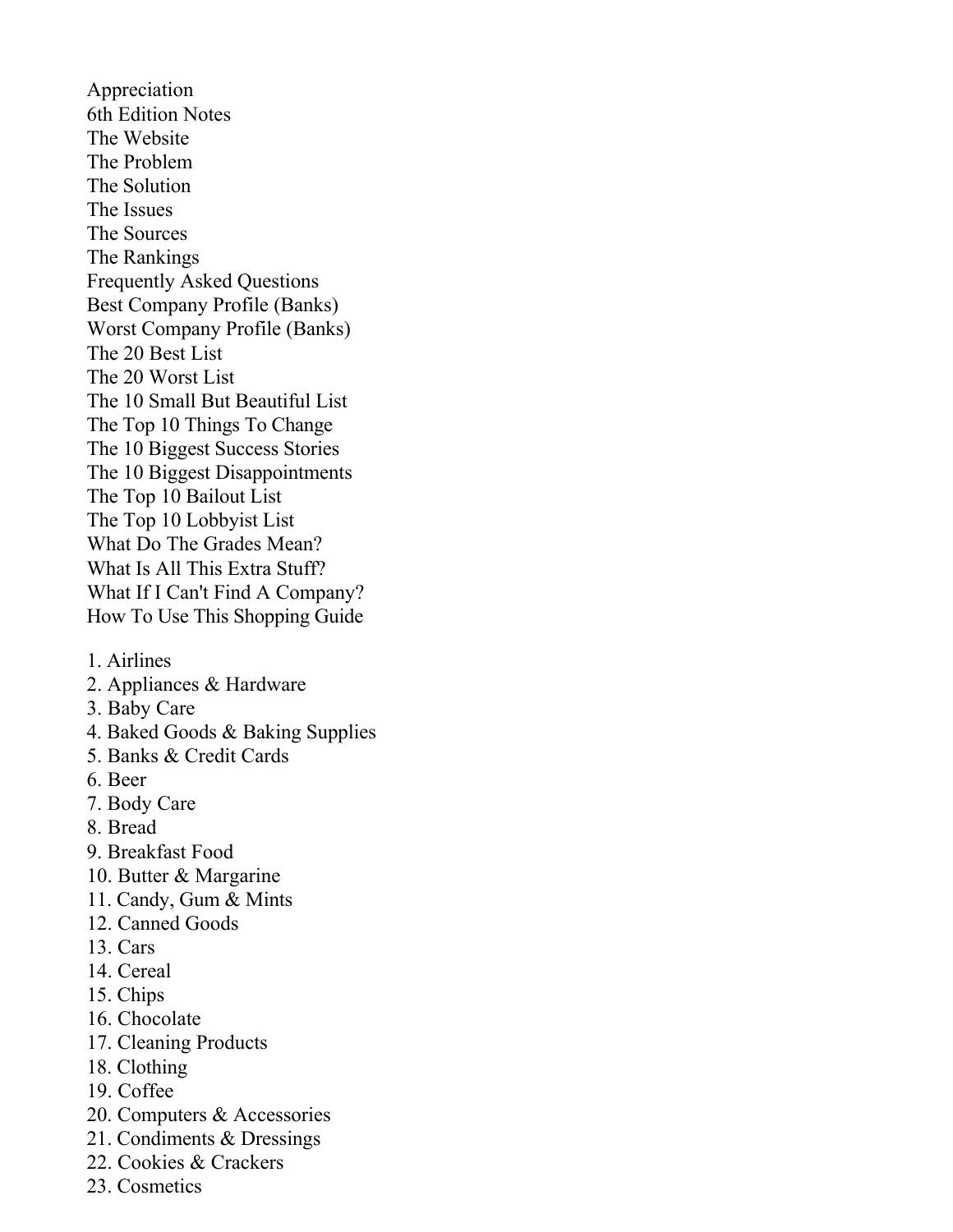- 24. Dairy Alternatives
- 25. Dairy Products
- 26. Dental Care
- 27. Eggs
- 28. Electronics
- 29. Energy Bars
- 30. Energy Drinks
- 31. Fast Food & Restaurants
- 32. Feminine Care
- 33. Frozen Dinners
- 34. Fruit & Vegetables
- 35. Gasoline
- 36. Hair Care
- 37. Hotels
- 38. Ice Cream & Frozen Desserts
- 39. Insurance Companies
- 40. Juice
- 41. Laundry Supplies
- 42. Meat Alternatives
- 43. Meat Products
- 44. Medical
- 45. Milk & Alternatives
- 46. Mobile Phones & Service
- 47. Office & School Supplies
- 48. Oil, Vinegar, Olives & Pickles
- 49. Online
- 50. Outdoor Gear
- 51. Paper & Paper Products
- 52. Pasta & Sauce
- 53. Peanut Butter & Jelly
- 54. Pet Care
- 55. Popcorn, Nuts,Pretzels & Mixes
- 56. Retail Stores
- 57. Rice & Other Grains
- 58. Salsa, Spreads & Dips
- 59. Seafood I
- 60. Seafood II
- 61. Shoes
- 62. Soap
- 63. Soda
- 64. Soups, Noodles & Curries
- 65. Sugar, Spices & Sweeteners
- 66. Supermarkets
- 67. Tea
- 68. Toys & Games
- 69. Travel
- 70. Vitamins
- 71. Water
- 72. Wine